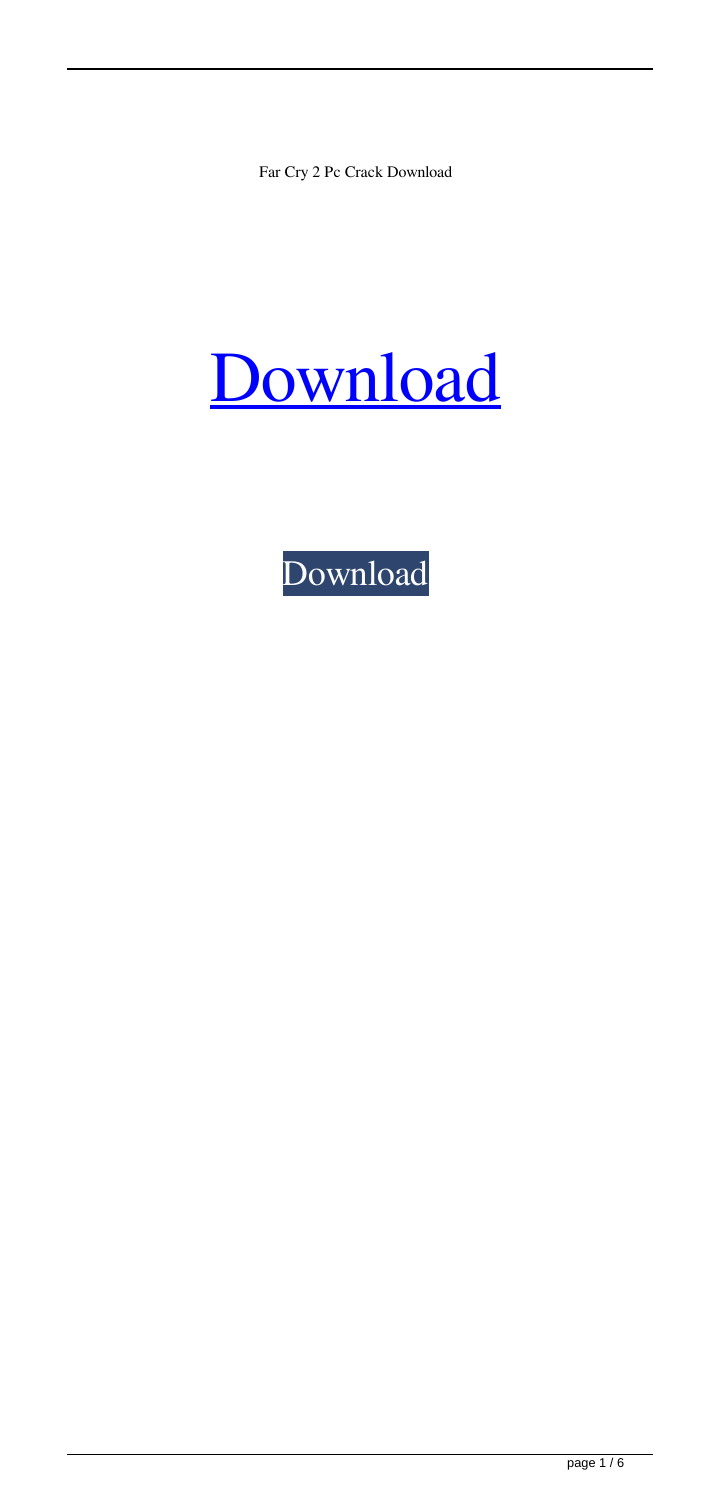# 03-31 10:10:43 Ubisoft Ubisoft is a French

multinational video game developer, publisher, and publisher, headquartered in Paris. 03-31 10:10:44 Far Cry 2 PC game full version for Windows. 03-31 10:10:45 Far Cry 2 is an action-adventure video game developed by Ubisoft Montreal and released for Microsoft Windows, PlayStation 3, and Xbox 360 on March 31, 2008. Far Cry 2 is the second installment of the Far Cry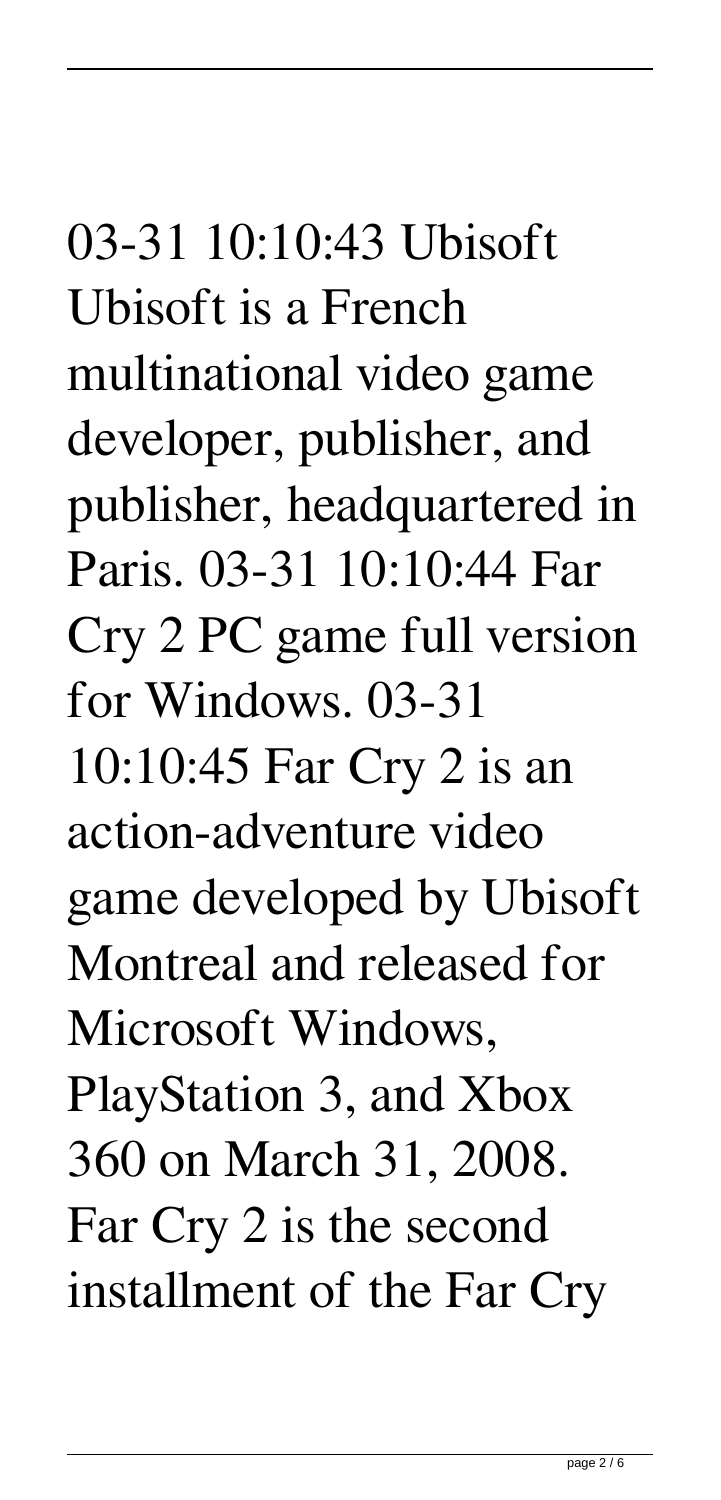### series and was released in February 2009. Far Cry 2 is an action-adventure video game developed by Ubisoft Montreal and published by Ubisoft for Microsoft Windows, PlayStation 3, and Xbox 360. Far Cry 2 was released worldwide on March 31, 2008. Far Cry 2 is the second installment in the Far Cry series and was released in February 2009. 03-31 10:10:45 Far Cry 2 game full version for Windows. 03-31 10:10:46 Far Cry 2 is an actionadventure video game developed by Ubisoft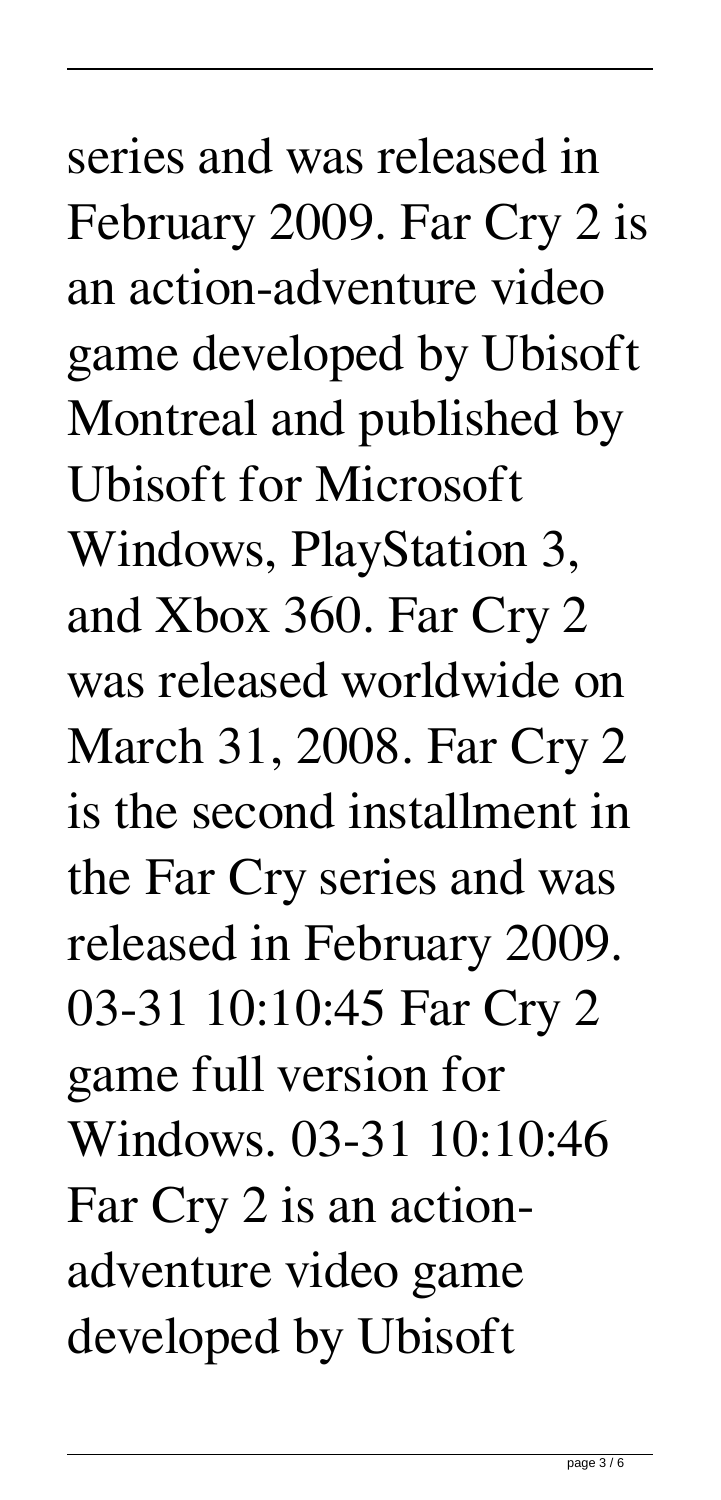Montreal and published by Ubisoft for Microsoft Windows, PlayStation 3, and Xbox 360. Far Cry 2 was released worldwide on March 31, 2008. Far Cry 2 is the second installment in the Far Cry series and was released in February 2009. 03-31 10:10:46 Ubisoft Ubisoft is a French multinational video game developer, publisher, and publisher, headquartered in Paris. 03-31 10:10:47 Far Cry 2 full game for PC, ☆rating: 8.6, released date: 2008, developer: Ubisoft Montreal, Download Here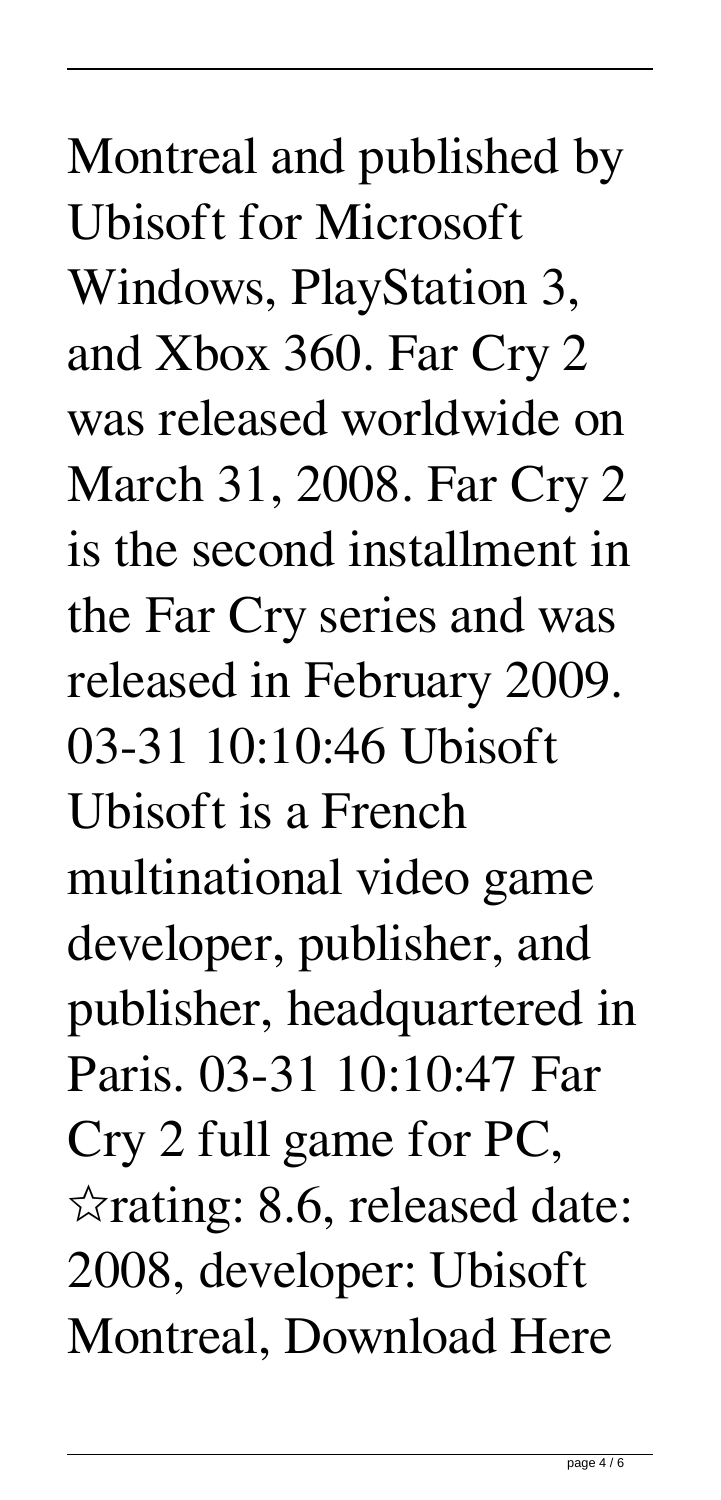### Free Size: 3.67 GB, file: torrent, . Far Cry 2 game full version for PC, ☆rating: 8.6, released date: 2008, developer: Ubisoft Montreal, Download Here Free Size: 3.67 GB, file: torrent, . Far Cry 2 game full version for PC, ☆rating: 8.6, released date: 2008, developer: Ubisoft Montreal, Download Here Free Size: 3.67 GB, file: torrent, . 03-31 10:10:48 Far Cry 2 is an actionadventure video game developed by Ubisoft Montreal and released for Microsoft Windows,